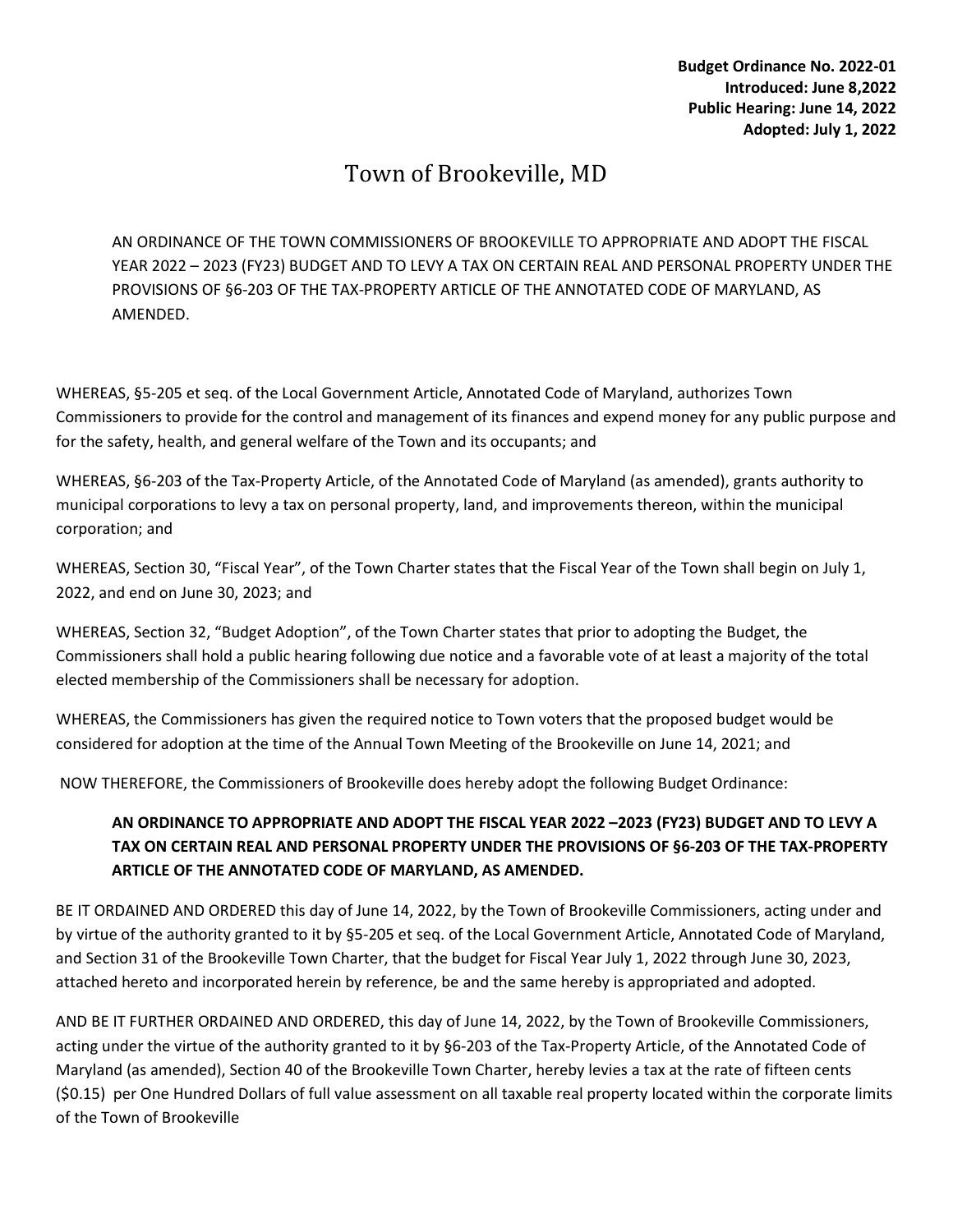AND BE IT FURTHER ORDAINED AND ORDERED, this day of June 14, 2022, by the Town of Brookeville Commissioners, acting under the virtue of the authority granted to it by §6-203 of the Tax-Property Article, of the Annotated Code of AND BE IT FURTHER ORDAINED AND ORDERED, this day of June 14, 2022, by the Town of Brookeville Commissioners,<br>acting under the virtue of the authority granted to it by §6-203 of the Tax-Property Article, of the Annotated Co AND BE IT FURTHER ORDAINED AND ORDERED, this day of June 14, 2022, by the Town of Brookeville Commissioners,<br>acting under the virtue of the authority granted to it by §6-203 of the Tax-Property Article, of the Annotated Co limits of the Town of Brookeville

AND BE IT FURTHER ORDAINED AND ORDERED, this day of June 14, 2022, by the Brookeville Town Commissioners, hereby adopts the imposition of a full-year, one-half year, three-quarter year, and one-quarter year tax levies, authorized pursuant to §10-102, 10-103, 10-104, and 10-105 of the Tax-Property Article of the Annotated Code of Maryland (as amended), and authorizes and empowers Montgomery County, Maryland, to collect and remit the same to the Town of Brookeville, consistent with the imposition and collection of such levies on real property by Montgomery County. AND BE IT FURTHER ORDAINED AND ORDERED, this day of June 14, 2022, by the Town of Brookeville Commissioners,<br>Maryland (as amended), Section 40 of the Brookeville Town Charer, hereby levise a tax at the rate of forty-five c acting under the virtue of the authority granted to it by §6-203 of the Tax-Property Article, of the Annotated Code of<br>Maryland (as amended), Section 40 of the Brookeville Town Charter, hereby levies a tax at the rate of f (\$0.45) per One Hundred Dollars of full value assessment on all taxable personal property located within the corporate<br>limits of the Town of Brookeville<br>limits of the Town of Brookeville<br>imits of the Town of Brookeville<br>he Its of the Town of Brookeville<br>
BE IT FURTHER ORDAINED AND ORDERED, this day of June 14, 2022, by the Brookeville Town Commissioners,<br>
bey adopts the imposition of a full-year, one-half year, three quarter year, and one-qu BE IT FURTHER ORDAINED AND ORDERED, this day of June 14, 2022, by the Brookeville Town Commissioners,<br>eby adopts the imposition of a full-year, one-half year, three-quarter year, and one-quarter year tax levies,<br>oncized pu AND BE IT FURTHER ORDAINED AND ORDERED, this day of June 14, 2022, by the Brookeville Town Commissioners,<br>hereby adopts the imposition of a full-year, one-half year, one half year, and one-quarter year at a level of<br>any ho

AND BE IT FURTHER ORDAINED AND ORDERED, this day of June 14, 2022, by the Brookeville Town Commissioners that

AND BE IT FURTHER ORDAINED AND ORDERED, this day of June 14, 2022, by the Commissioners of the Town of Brookeville, acting under and by virtue of the authority granted to it by §5-201 et seq. of the Local Government Article, Maryland (as amended), and authorizes and empowers Montgomery County, Maryland, to collect and remit the same to<br>the Town of Brookeville, consistent with the imposition and collection of such levies on real property by Mon Town of Brookeville, consistent with the imposition and collection of such levies on real property by Montgomery<br>anty.<br>The DET FURTHER ORDAINED AND ORDERED, this day of June 14, 2022, by the Brookeville Town Commissioners nty.<br>
ns: THURTHER ORDAINED AND ORDERED, this day of June 14, 2022, by the Brookeville Town Commissioners that<br>
DEST TURTHER ORDAINED AND ORDERED, this day of June 14, 2022, by the Commissioners of the Town of<br>
bEST TURTHE

- 1) Pursuant Maryland Code, Local Government Article, Section 5-205(b)(4), the Town Commissioners m<br>money for a purpose different from the purpose for which the money was appropriated or spend mo<br>appropriated in the attache
- provision held to be invalid shall not affect the validity of the ordinance as a whole or any remaining part thereof; and
- -
	-

TOWN OF BROOKEVILLE, MARYLAND.

ATTEST: \_\_\_\_\_\_\_\_\_\_\_\_\_\_\_\_\_\_\_\_\_\_\_\_\_\_\_\_\_\_\_\_ Town Clerk

Date 6/14/2022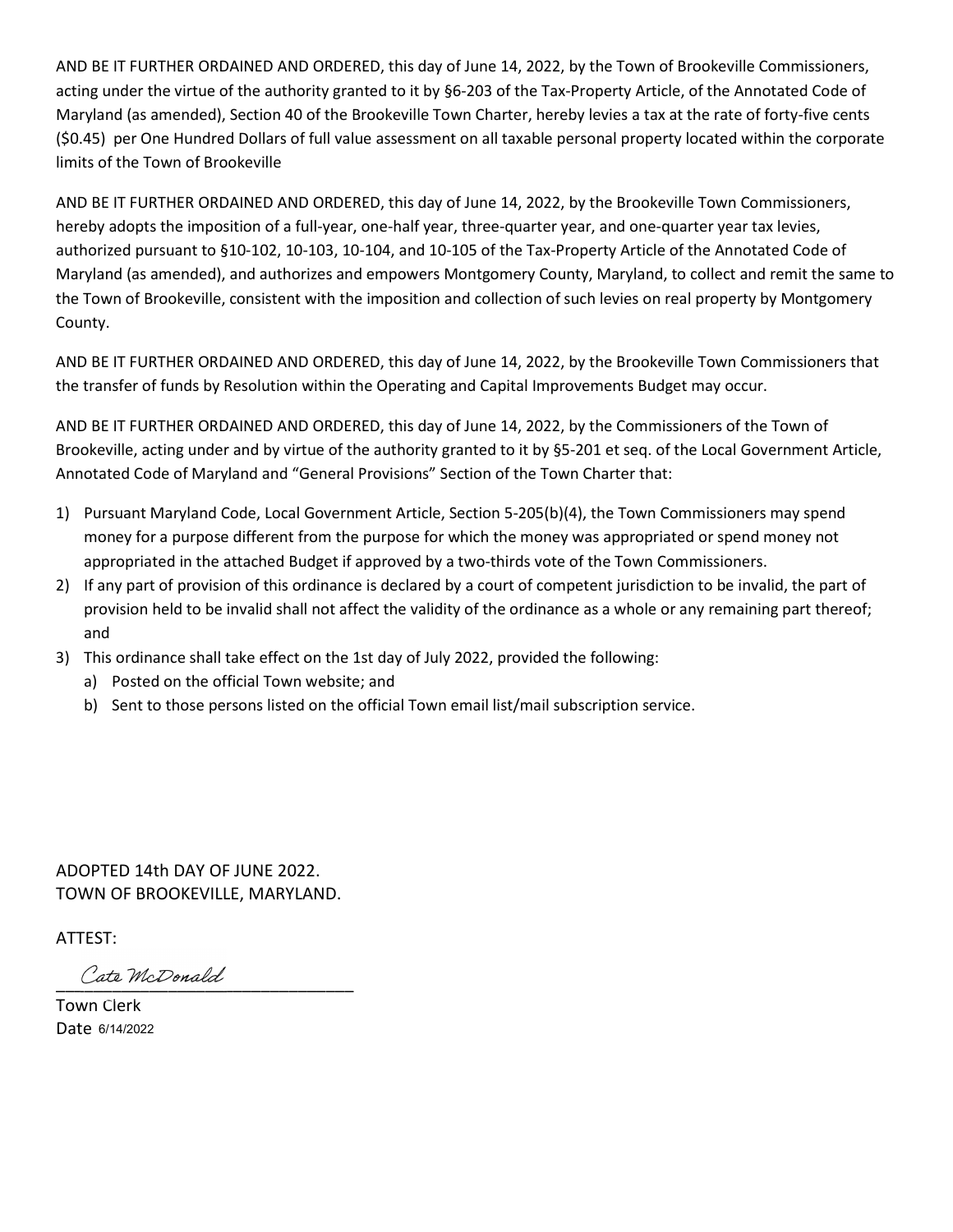## TOWN OF BROOKEVILLE ANNUAL BUDGET FY 2022-2023

EFFECTIVE the 1st day of July 2022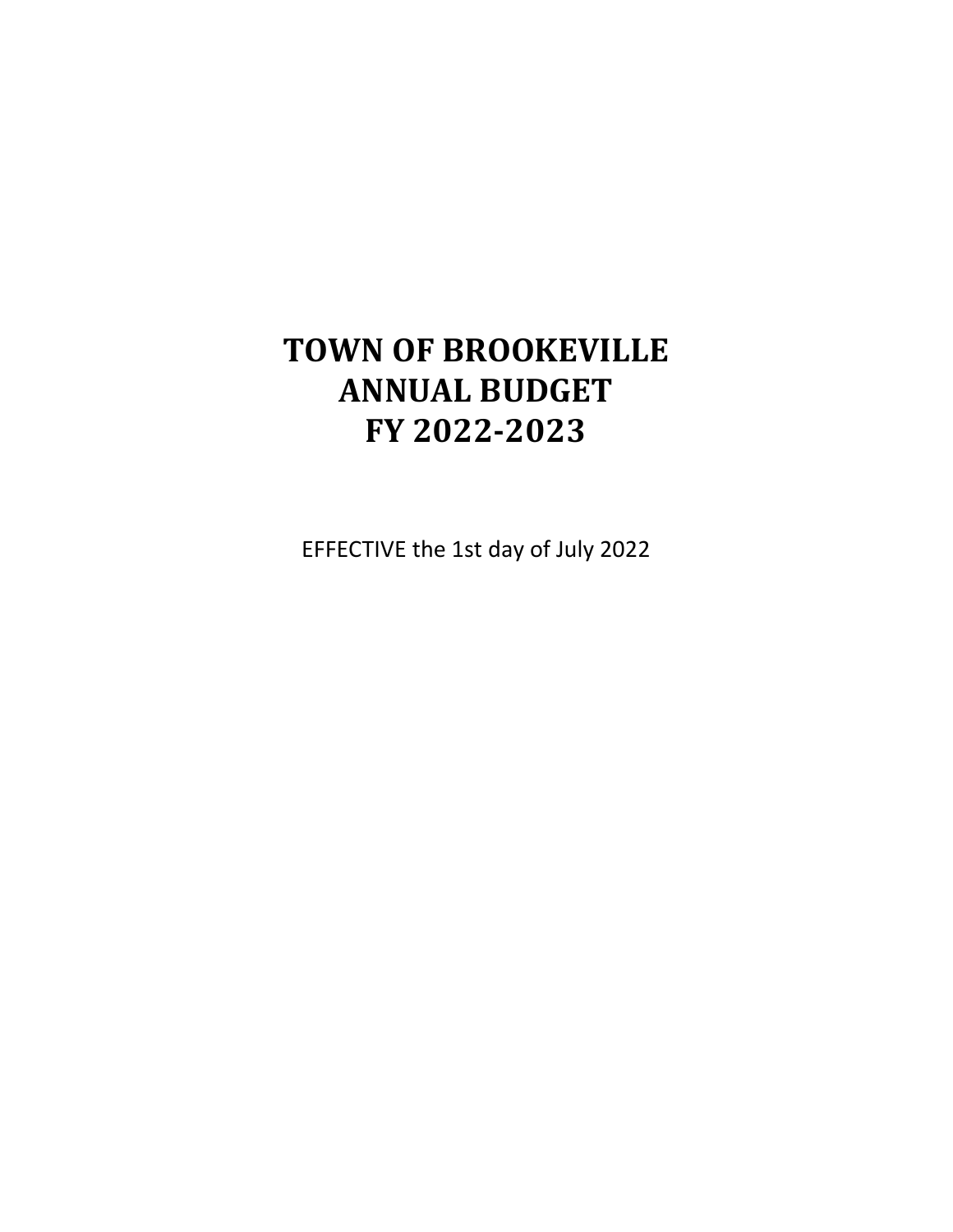|  | <b>Town of Brookeville</b>                                 |                      |  |  |  |
|--|------------------------------------------------------------|----------------------|--|--|--|
|  | 2022-2023 Budget<br>July 2022 - June 2023                  |                      |  |  |  |
|  |                                                            |                      |  |  |  |
|  |                                                            |                      |  |  |  |
|  |                                                            | <b>Total</b>         |  |  |  |
|  | Income                                                     |                      |  |  |  |
|  | Academy                                                    |                      |  |  |  |
|  | Rental                                                     | 10,000.00            |  |  |  |
|  | <b>Deposits</b>                                            | 5,000.00             |  |  |  |
|  | <b>Total Academy Income</b>                                | \$<br>15,000.00      |  |  |  |
|  | <b>Other Income</b>                                        |                      |  |  |  |
|  | <b>Public Utilities</b>                                    | 2,480.00             |  |  |  |
|  | <b>Municipal Tax Duplication</b><br><b>Interest Income</b> | 8,000.00             |  |  |  |
|  | <b>Cable/Fios</b>                                          | 3,000.00<br>1,400.00 |  |  |  |
|  | License Fees                                               | 15.00                |  |  |  |
|  | <b>Local Income</b>                                        | 70,000.00            |  |  |  |
|  | Misc. Income                                               | 500.00               |  |  |  |
|  | <b>Permits</b>                                             | 250.00               |  |  |  |
|  | <b>Property Tax</b>                                        | 40,000.00            |  |  |  |
|  | <b>State Highway User Revenues</b>                         | 10,153.00            |  |  |  |
|  | <b>Bank Share</b>                                          | 44.00                |  |  |  |
|  | <b>Total Other Income</b>                                  | \$<br>135,842.00     |  |  |  |
|  |                                                            |                      |  |  |  |
|  |                                                            |                      |  |  |  |
|  | <b>Total Income</b>                                        | \$<br>150,842.00     |  |  |  |
|  | <b>Expenses</b>                                            |                      |  |  |  |
|  | Audit                                                      | 7,500.00             |  |  |  |
|  | <b>Brk Academy</b>                                         |                      |  |  |  |
|  | <b>Advertising</b>                                         | 750.00               |  |  |  |
|  | <b>Academy Grounds Maintenance</b>                         | 2,000.00             |  |  |  |
|  | <b>Systems Maintenance</b>                                 |                      |  |  |  |
|  | <b>Fire Extinguishers</b>                                  | 225.00               |  |  |  |
|  | Elevator                                                   | 3,000.00             |  |  |  |
|  | <b>Equipment Permits</b>                                   | 400.00               |  |  |  |
|  | <b>HVAC</b>                                                | 2,500.00             |  |  |  |
|  | <b>Fire Alarm</b>                                          | 1,000.00             |  |  |  |
|  | Maintenance - Other                                        | 1,000.00             |  |  |  |
|  | <b>Alarm Monitoring</b>                                    | 1,000.00             |  |  |  |
|  | <b>Fire Sprinklers</b>                                     | 2,500.00             |  |  |  |
|  | <b>Equipment Maintenance</b>                               | 1,500.00             |  |  |  |
|  | <b>Total Systems Maintenance</b>                           | \$<br>13,125.00      |  |  |  |
|  | <b>Parking to Salem UM Church</b>                          | 1,000.00             |  |  |  |
|  | <b>Total Brk Academy</b>                                   | \$<br>16,875.00      |  |  |  |
|  | <b>Building Maintenance</b>                                | 12,000.00            |  |  |  |
|  | Cleaning                                                   | 3,500.00             |  |  |  |
|  | <b>Flooring</b>                                            | 0.00                 |  |  |  |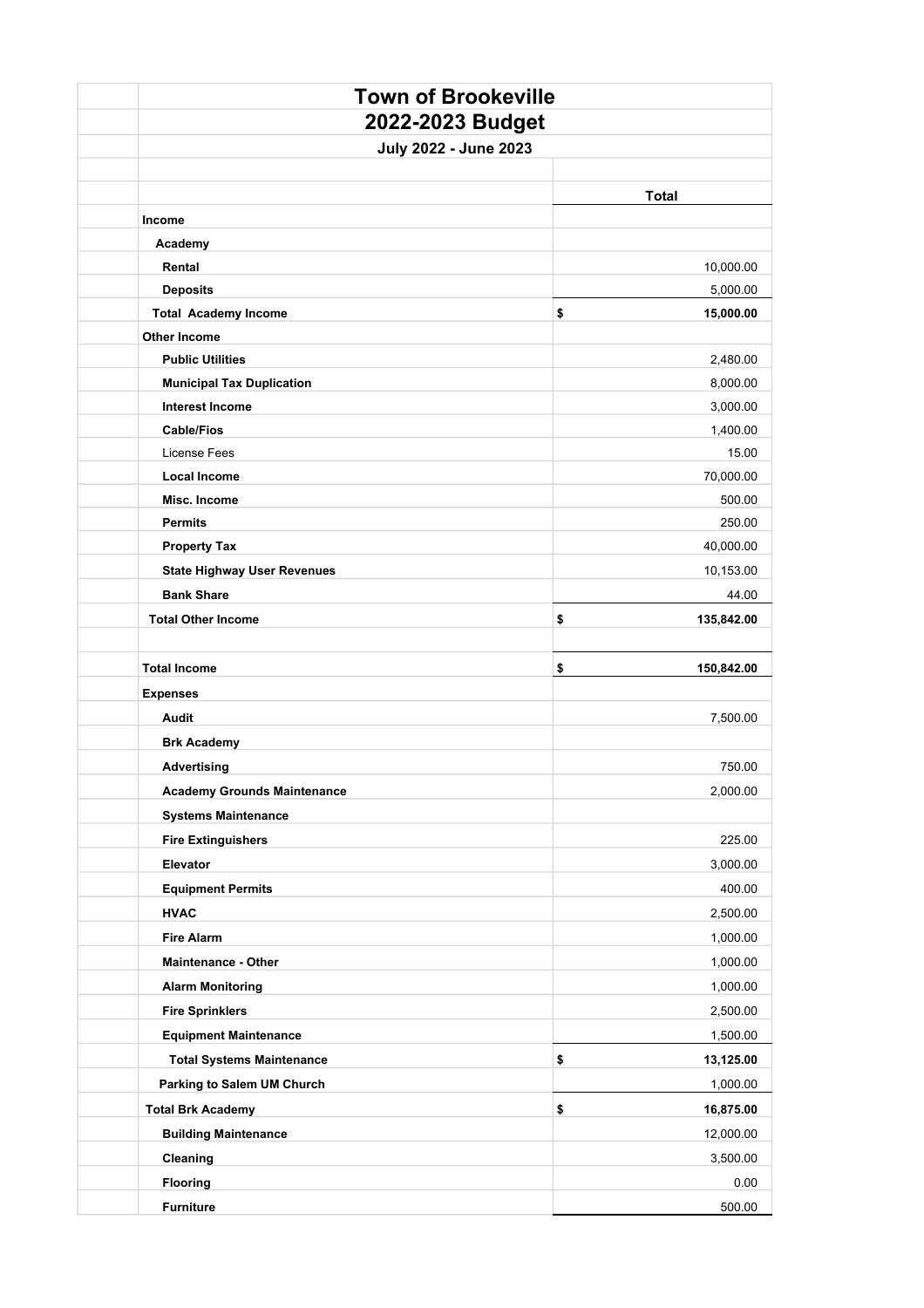| <b>Total Building Maintenance</b>   | 16,000.00<br>\$ |
|-------------------------------------|-----------------|
| <b>Meetings &amp; Training</b>      | 500.00          |
| <b>Donations</b>                    | 250.00          |
| <b>Membership Dues</b>              | 1,000.00        |
| Insurance                           |                 |
| <b>Workman's Comp.</b>              | 350.00          |
| <b>Town Liability Insurance</b>     | 2,500.00        |
| <b>Total Insurance</b>              | \$<br>2,850.00  |
| <b>Professional Services</b>        |                 |
| <b>Legal &amp; Consultant</b>       | 6,000.00        |
| <b>Total Professional Services</b>  | \$<br>6,000.00  |
| <b>Town Sponsored Events</b>        | 2,500.00        |
| <b>Planning Commission Expenses</b> | 0.00            |
| <b>Rental Deposits Returned</b>     | 5,000.00        |
| <b>Salaries</b>                     |                 |
| <b>Property Manager</b>             | 11,400.00       |
| <b>Event Manager</b>                | 5,834.00        |
| <b>Clerk</b>                        | 12,609.00       |
| <b>Treasurer</b>                    | 8,239.00        |
| <b>Payroll Taxes</b>                | 3,100.00        |
| <b>Total Salaries</b>               | \$<br>41,182.00 |
| <b>School house</b>                 |                 |
| <b>Maintenance</b>                  | 4,500.00        |
| Schoolhouse - Misc.                 | 0.00            |
| <b>Total Schoolhouse</b>            | \$<br>4,500.00  |
| <b>Services</b>                     |                 |
| <b>Bulk Trash Pickup</b>            | 1,200.00        |
| Lawn Maintenance - Public Areas     | 1,000.00        |
| <b>Public Area Maintenance</b>      | 4,000.00        |
| <b>Recycling</b>                    | 3,000.00        |
| <b>Road Maintenance</b>             | 5,000.00        |
| Sidewalks & Maintenance             | 1,500.00        |
| <b>Snow Removal</b>                 | 3,000.00        |
| <b>Street Light Maintenance</b>     | 1,500.00        |
| <b>Tree Service</b>                 | 3,500.00        |
| Waste                               | 6,750.00        |
| <b>Fuel fee</b>                     | 700.00          |
| <b>Total Services</b>               | \$<br>31,150.00 |
| <b>Solid Waste Tax</b>              | 275.00          |
| <b>Supplies</b>                     | 750.00          |
| <b>Technology Equipment</b>         | 2,000.00        |
| <b>Online Services</b>              | 2,900.00        |
| <b>Total Technology</b>             | \$<br>4,900.00  |
| <b>Tree Rebate</b>                  | 120.00          |
| <b>Utilities</b>                    |                 |
| Electric                            | 3,100.00        |